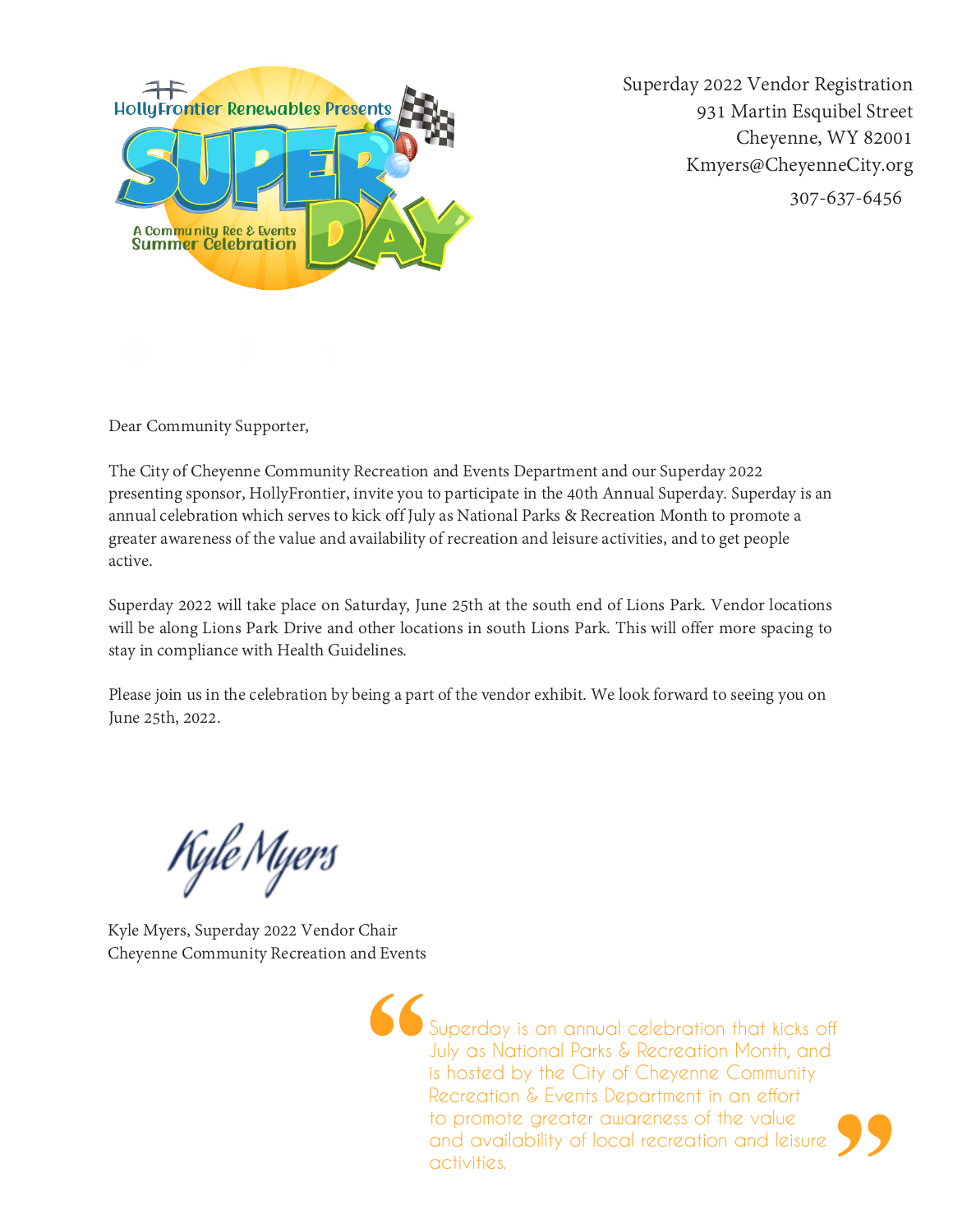## Superday 2022 Vendor Guidelines

- 1. Set up and unloading of vehicles is 6:30 a.m. 9:00 a.m. Saturday, June 25. Vehicles must be moved to vendor Set up and unloading of vehicles is 6:30 a.m. – 9:00 a.m. Saturday, June 25. Veh<br>parking area by 9:00 a.m. or your car is subject to be towed at vendor's expense.
- 2. Only one parking pass is provided to each vendor.
- 3. The Parking Pass must be visible on driver's side front window.
- 4. Vendor trailers may be parked in Frontier Parking Lot B.
- 5. For the safety of all, vendors may not begin to tear down their Vendor Show booth until 4:00 p.m.
- 6. Selling of food products is prohibited.
- 7. Only pre-packaged food products may be given away upon approval of Vendor Chair.
- 8. If vendor is offering samples or giving away food/beverage items, you must contact the Cheyenne-Laramie County Health Department and the Cheyenne City Clerk for temporary permits. Permits must be displayed at booth in a visible location.
- 9. All vendors are required to bring their own chairs and tables.
- 10. Electricity is available, but an extra charge will incur and must be added to the registration form.
- 11. Helium/ $CO_2$  tanks must be pre-approved by Vendor Chair. An additional set of regulations will be sent out in your event packet.
- 12. No personal generators are allowed.
- 13. Payment must be received before registration will be accepted and booth space reserved.
- 14. No refunds will be offered.

Upon receipt of payment and registration, you will receive your vendor packet (parking pass, map and booth location, etc.) two weeks prior to the event. If you have not received communication within one week prior to the event, please contact me (see below contact information).

I look forward to seeing you at the Superday 2022 Vendor Show. If you have questions, please don't hesitate to call or email me.

Contact Information: Kyle Myers, Superday 2022 Vendor Chair Office Phone: (307) 637-6456 Email: Kmyers@CheyenneCity.org